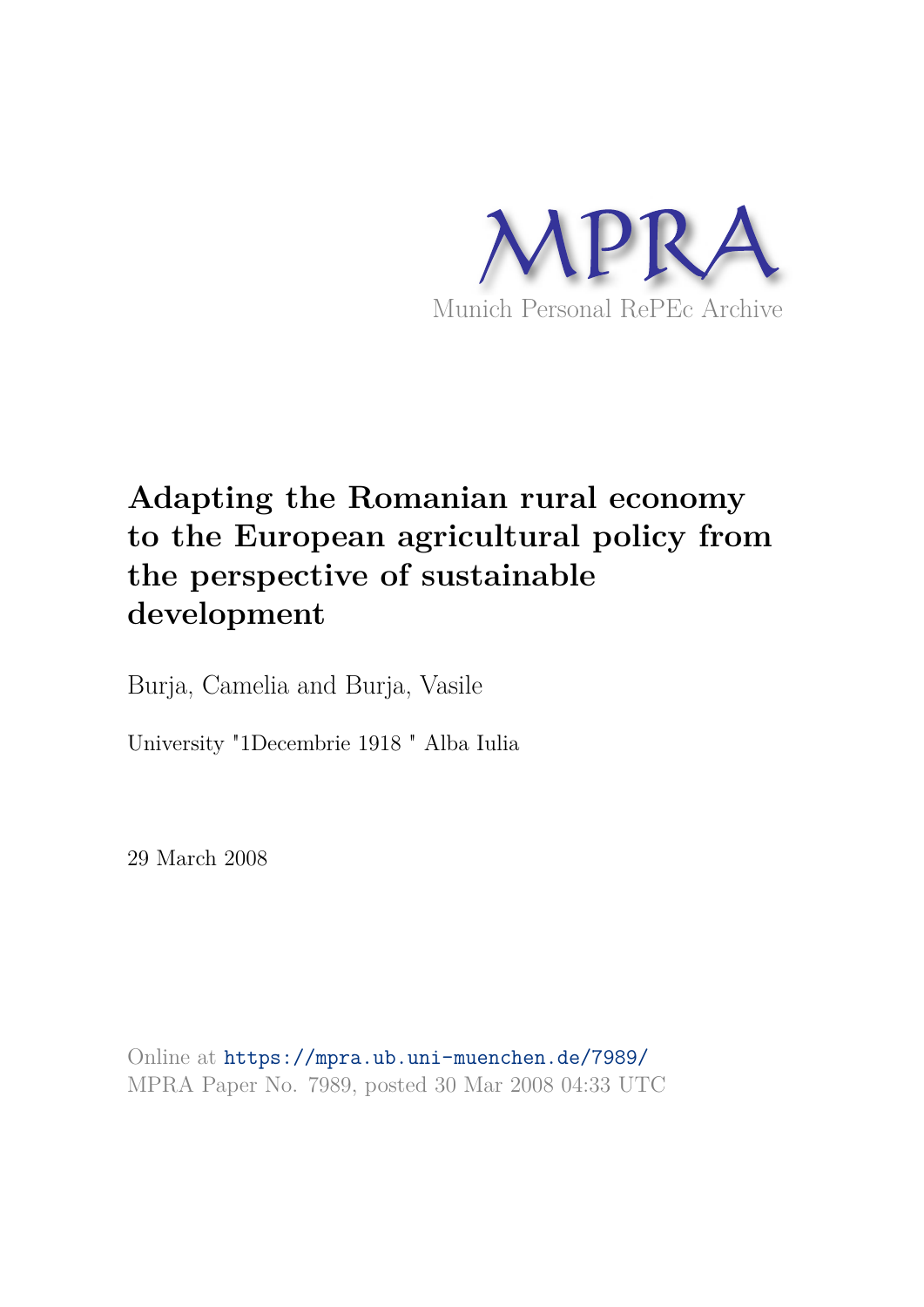## **Adapting the Romanian rural economy to the European agricultural policy from the perspective of sustainable development**

## **Camelia Burja, Vasile Burja**

*University '1 Decembrie 1918" Alba Iulia* 

#### **Introduction**

 The new European rural economy model focuses on sustainable development of the agricultural sector which implies the natural environment protection, food security, competitiveness, accelerating the economic development of the rural space. In order to realize the proposed objectives within the European Union Agricultural Policy, it becomes necessary to take financial and organizational efforts, legislative actions and also changes the attitudes and mentalities of the agricultural producers and consumers.

 The successive reforms of the Common Agricultural Policy, especially those after 2003, have improved the competitiveness and sustainable development of agriculture within the European Union.

 Romania, a country recently integrated in the European Union has got various particularities of the sustainable development in the farming sector, concerning poverty in the countryside, scarcity of productive technologies, practicing subsistence agriculture, excessively cutting of the farm land estate. In the same time, there are also some advantages concerning the old traditions of Romanian rural economy, which are based on the ecological technologies and the high productive potential of the agricultural lands. In this context, the experience of the European Union illustrates that organic agriculture (part of sustainable agriculture) was the most successful in the less favorite agricultural areas (Dabbert, 2004).

Depending mostly on the rural economy sector (10 % by GDP in 2006) (Romanian Yearbook, 2006), adopting sustainable practices within the Romanian agricultural holdings, could lead to an increase in Romanian economy competitiveness and also, the sustainable development of the rural space. But it is not very simple, most of the regions having a poor infrastructure and rural farming performs still in an extensive manner. However, in the last years, it could be observed that Romanian farming has accelerated dynamics of ones of the elements which express the orientation towards the sustainable agricultural principles and the agricultural holdings form their capacity to adapt their production technologies in order to obtain organic products according to European standards. The analysis of the main indicators allows suggesting some necessary actions for transforming the entire Romanian agriculture according to the European sustainable farming model.

*The aim of the paper* is to analyze how Romanian rural economy adjusts to the European agriculture policy from the perspective of sustainable development and to identify some concrete actions in order to implement the strategy for realizing this objective.

 The paper is an integrant part of a research project developed by the "1 Decembrie 1918" University of Alba Iulia (Burja, 2007). *The research methods* used are: concept analysis of the scientific literature, comparative analysis during time and space.

#### **Elements of the Common Agricultural Policy on sustainable farming**

 During the last decades, Europe has experienced a new manner in which production activities are organized and carried out, which has implied the adopting of a new economic and ecological vision at the regional level, but especially at the level of national economic operators who have a direct responsibly for the effects of their activities. The effort to include the environment into the economic development strategies, begun in the 1960s, and is nowadays an important necessity of any activity or sector.

Due to its specificity, agriculture is an activity which uses mostly natural resources and puts a great pressure on the environment. It is responsible for numerous kinds of pollution like: water pollution with nutrients, heavy metals (such Cu and Zn), use of chemical substances for soil fertilization; pollution of atmosphere by increasing NH<sub>3</sub> emission, through the intensive systems for animal breeding and irrigations; problems resulting from neglected agricultural sectors such as infrastructure degradation, abandoning lands, chemical and physical erosion of the lands; soil pollution and decrease of its productive capacity and lower water resources quality; destroying natural habitats through various works of soil improvement that are irrationally applied; practice of wide irrigation systems which contribute to strong soil erosion; affecting the landscapes and biodiversity by abandoning fields from economic reasons etc.

Initially, the Common Agriculture Policy (CAP) had as its main aim to impose the new European agricultural model in all the EU member states in order to create an adequate framework to implement very important economical and social objectives: food security, improvement of the work and living conditions in the rural areas, poverty eradication, and lowest prices of agriculture products. The intervention mechanisms used to maintain prices at a low level and to support farmers, have produced in the EU countries and not only, both favorable economic consequences and various adverse effects: overproductions, not optimum allocation of productive resources (only economic criteria), market mechanisms distortion, higher budgetary expenses,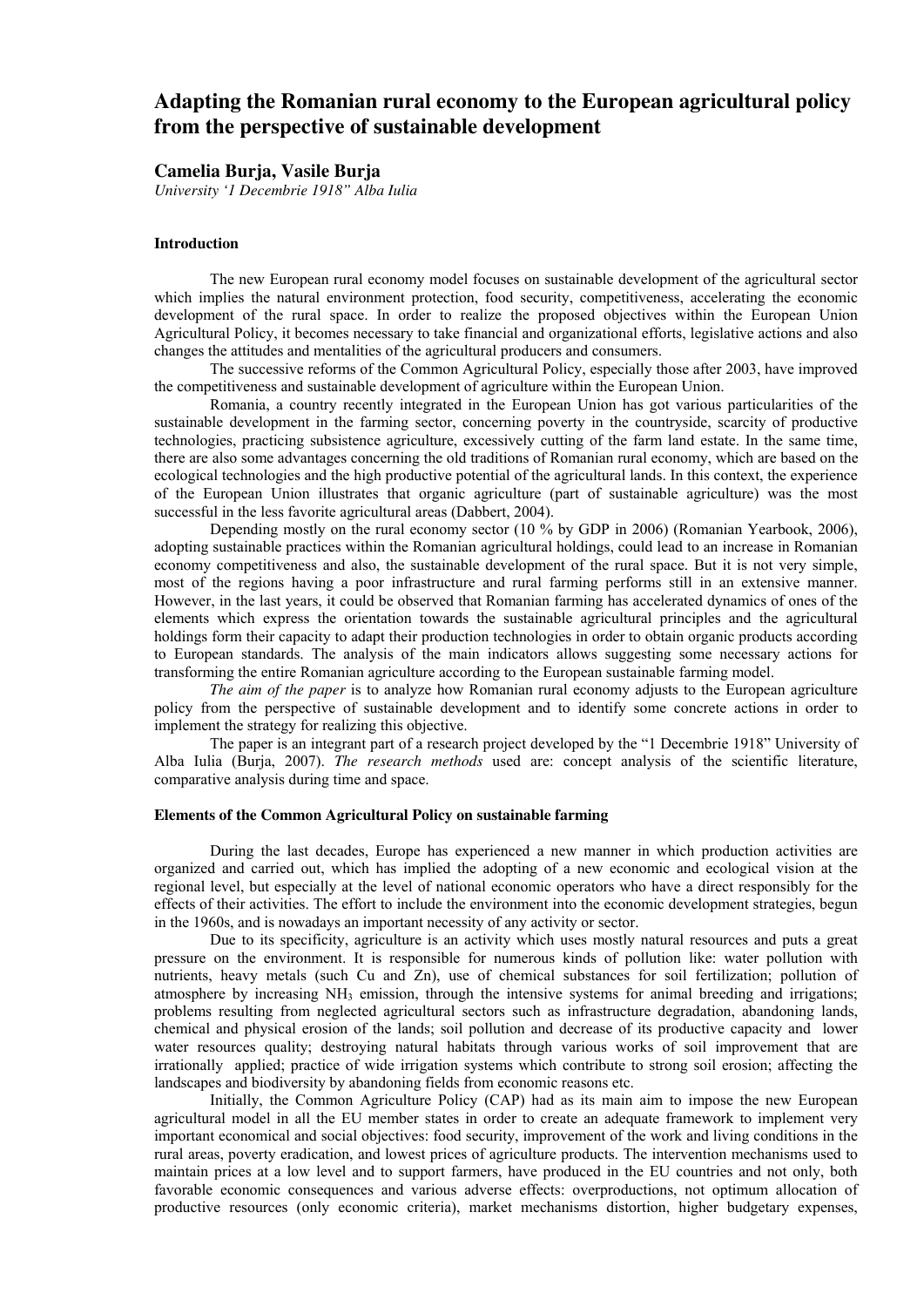negative effects on the environment. In these conditions, beginning with 1990s the CAP reform has been a continuously process which has aimed in principal, changing the agriculture towards a competitive sector which can perform in accordance with the market mechanisms.

Although, the actual policy promoted by CAP clearly formulates objectives which defines the essence of the new European agricultural model – reducing and controlling the environment level pollution -, the environment component of the Common Agricultural Policy became stringent only since 2003, at the same time with the long term review of CAP (EC 1782, 2003). With this occasion it was decided that aspects concerning environment protection, conservation, preventing pollution etc, are an integrant part of all community policies (not only in agricultural sector) an evaluation of the ecological impact of whole economic decisions being necessary.

Moving its tasks from direct producers subsides (pillar I) to the aspects which concern integrated development of the rural economy and the environment protection (pillar II) CAP is in deeply accordance with the sustainable development principles formulated in the Lisbon Strategy (2000) and the Kyoto Protocol as well as with the international initiatives for a economic liberation indicated by World Trade Organization.

To the EU level, since 2005, CAP has gated new dimensions and began the fundamental transformation of rural development policy, referring to the 2007-2013 period. The goals of the Common Agricultural Policy reform concern in principal, *the agricultural sustainable development* by economic, social and environmental point of view.

 Especially, important are the influences which the agricultural sector has had on the natural environment and its implications in the social and economic life of villages. The development of some viable rural areas and some communities with sustainable traits must be integrated in a large regional development vision. Including the own needs of villages in the territory arrangement strategy, will generate a diversification of activities in the agrarian sector and also, a diversification of all economic sectors in the rural area, with direct implications in life's quality. Under these circumstances, agriculture and territorial restructuring became important conditions for implementing sustainable development.

In the entire European Union, a general frame of Good Agricultural and Environment Conditions (GAEC) was created with common rules for all EU countries, according to which the EU states could define their own code for good practices of agriculture and environment, depending on the local conditions. The Common Agriculture Policy has obtained new dimensions, imposing through legislation and using crosscompliance, considerate the environment demands by the agricultural producers (eligibility condition for subsidies).

In order to obtain the direct payments according to a single subsidy scheme (from 2005 it replaced numerous forms of direct subsidies) EU legislation imposed a strict control of the consequences issue from agricultural activities on the environment to limit the pollution level and environment protection (EC 1689, 2005). The legislative demands related to the environment focus on wild fauna, flower and natural habitat preservation, water protection against pollution with dangerous substances and also, with nitrites resulted from agricultural sources. Sanctions for farmers were introduced if non-compliance with the GAEC standards starting with a 5 % decrease of their agricultural subsidy, up to the total exclusion from the subsidy program for several years.

In this context, the current European model of agriculture receives the principal features of the economic sustainable systems, in which the actions intend to keep or build the balance between social, economic and ecological aspects implied. The agriculture - environment relation will better express the characteristic traits of sustainable development. The essence of agricultural sustainable strategies consists in agro-environment measures and its implementation depends of agricultural practices change in every country of the EU, on the transformation of environment legislation, starting of rural development programs, and development of strategies to stimulate knowledge of the agricultural sustainable development area.

#### **The Code of Good Agricultural and Environment Conditions in Romania**

 In Romania, the development of the sustainable rural economy is one of the strategic objectives of agriculture policy concerning the rural development and the possibility of adapting it to the demands of European agricultural policy. To the holdings level the modality of managing the resources reflects in practice, the economic reasonable and efficiency principle with taking into consideration its impact to the natural environment.

The implementation of the specific framework of the EU Common Agricultural Policy implied adopting the Code of Good Agricultural and Environment Conditions with follow the main objectives:

- fight against and prevent soil erosion: prohibit weeding crops (maize, sunflower, potatoes, sugar beet) on the arable lands that have an inclination more than 12 % or if slopes have still been cultivated, the GAEC indicates to cover the soils in the winter time with autumn cultures (wheat, barley) or with plants (clover, lucerne); the soil could be covered by natural vegetation, not ploughed after harvesting;

- preserve the uncultivated arable land in good conditions for production (no weeds, no undesired vegetation) cultivating plants, natural regeneration of grass;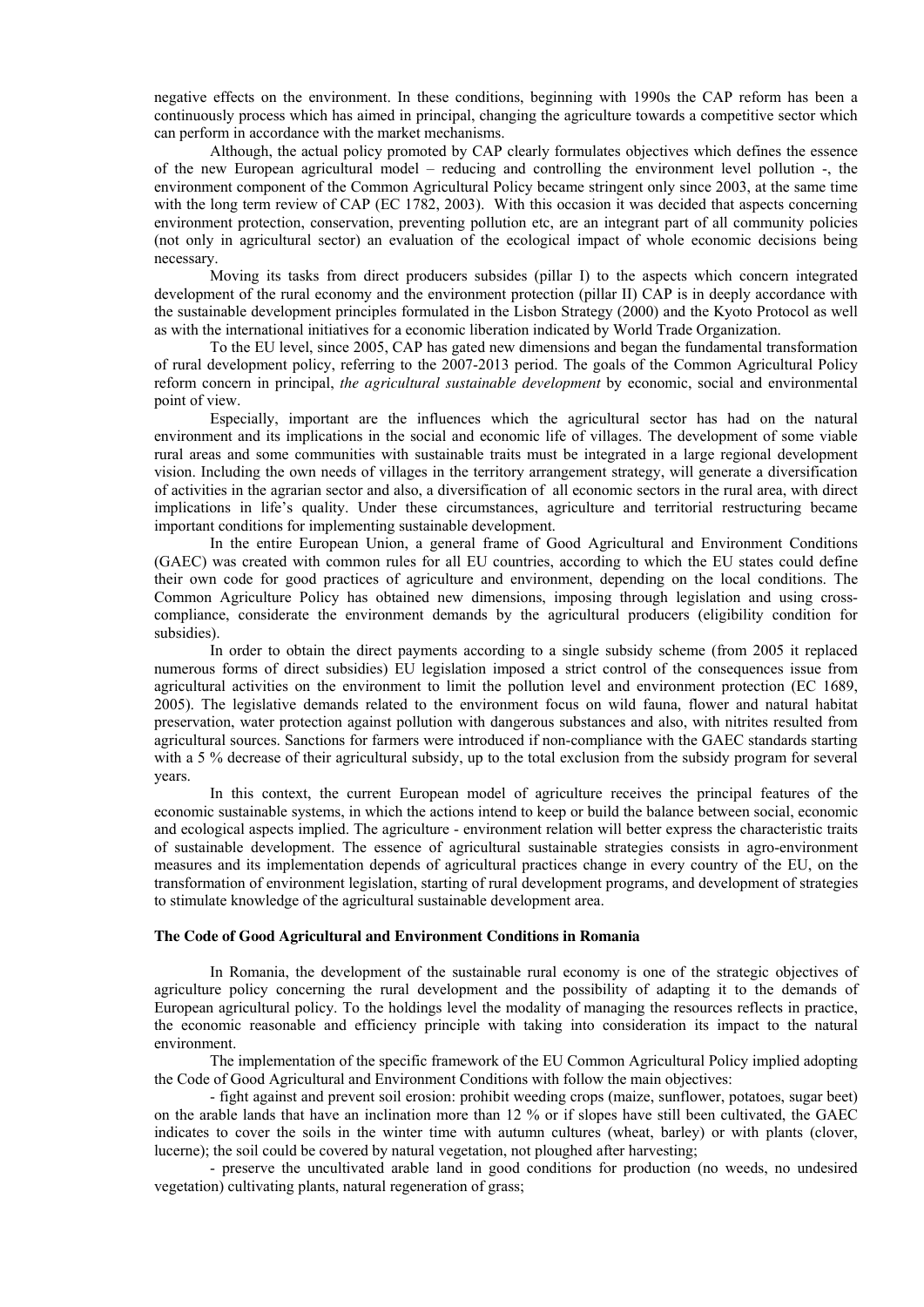- maintain grassland upkeep at a minimum level to avoid spreading of the weeds and unwished plants which are not good to feed animals (vegetation must be cut once a year or more times).

 In the circumstances in which the framework of sustainable agriculture was finalized, the agricultural holdings will form their capacity to adapt their production technologies in order to obtain organic agricultural products according to European standards. An indirect effect of GAEC application in Romania is stimulating the gathering of small surfaces of farms, taken into consideration that the minimum dimension necessary of an agricultural holding (than as obtains sustainable features) eligible for support, is 1 ha for parcels more than 0.3 ha; in 2002 the farms with surfaces less than 1 ha occupied 86000 ha (Romanian Yearbook, 2006).

After the legislative framework for the development of organic agriculture was initiated (2000), the interest to convert the conventional practices of culture plant growing animals and processing products has increased towards organic agricultural ones, many organic agricultural producers associations being born: Agroecologia, Romanian Association for Sustainable Development, Bioterra, Society for Organic Agriculture, Ecorural.

 Using the sustainable practices in Romanian agricultural holdings is not very simple. Most regions have a poor infrastructure, there is no domestic market for organic products where farmers could sell their products at better prices, the possibility of financing the agricultural exploitations investments are reduced and concerning this aspect, up until now it, the opportunities to stimulate sustainable development were the pre-accession SAPARD funds and beginning with 2007, the rural development funds specific of the EU Agricultural Policy are in operation.

### **The sustainable rural economy in Romania**

 A dynamic analysis of the main agricultural sector indicators points to the actual stage of farming in Romania (table 1 and 2).

| Table 1 Agriculture in Romania                     |        |  |
|----------------------------------------------------|--------|--|
| <b>Indicators</b>                                  | 2006   |  |
| Rural population, $\%$ (2004)                      | 46     |  |
| Agricultural labor force, % (2004)                 | 12     |  |
| Fertilizers used, kg nutrs/ha (2003)               | 35     |  |
| Tractors, number for 1000 ha arable surface (2003) | 18     |  |
| Import of agricultural products, million euro      | 2424,8 |  |
| Export of agricultural products, million euro      | 854,0  |  |
| Contribution of agriculture to GDP, %              | 10     |  |

Source: Romanian Statistical Yearbook 2006

Romanian agriculture is still an extensive sector of economy and it has very important tasks to produce the necessary means of living for a big part of population; almost 46 % of the inhabitants live in rural areas (Romanian Yearbook, 2006). The high percentage of labor force employed in agriculture can suggests the extensive feature of agriculture and using of those technologies that have big agricultural labor consumption, as so together with promoting the restructuring investments to realize organic practices, could be a chance for developing sustainable farming in Romania. Another unfavorable aspect is poor agriculture productivity; it ensures only a small part of agro food products that are necessary to the population. The value of total agricultural imports needs a big financial effort (2424.8 million euro) that is 3 times greater than agricultural exports and contributes to unbalance the country's payments balance. The high share of agriculture in GDP (10 %) shows an increasing dependence of economy on agricultural activities, that suggests also its outdated feature, the same indicator being in the majority of EU integrated countries much below 10 %: Czech Republic 3 %, Estonia 4 %, Hungary 4 %, Latvia 4 %, Lithuania 6 %, Poland 5 %, Bulgaria 9 %, Slovenia 3 %, Slovak Republic 3 %, Croatia 8 % (Eurostat Yearbook, 2006-07).

| Table 2 Indicators of sustainable agriculture in Romania, 2000-2006 |       |        |           |
|---------------------------------------------------------------------|-------|--------|-----------|
| <b>Indicators</b>                                                   | 2000  | 2006   | 2006/2000 |
| Organic farms, number                                               |       | 3676   | 3676      |
| Ecologic surface, ha                                                | 17400 | 170000 | 10        |
| Number of cows in ecologic agriculture                              | 2100  | 9900   |           |
| Number of sheep in ecologic agriculture                             | 1700  | 76100  | 45        |
| Number of poultry in ecologic agriculture                           |       | 7500   | 7500      |
| Ecologic crops, thousand tons                                       | 13.5  | 131.9  | 10        |
| Milk ecologic production, thousand hl                               | 58,4  | 100,0  |           |
| Apicultural ecologic products, to                                   |       | 600    | 600       |
| Contribution of exports in entire ecologic production, %            |       | 95     |           |

Source: MAPDR; GAIN Report RO6023/2006 (processed dates)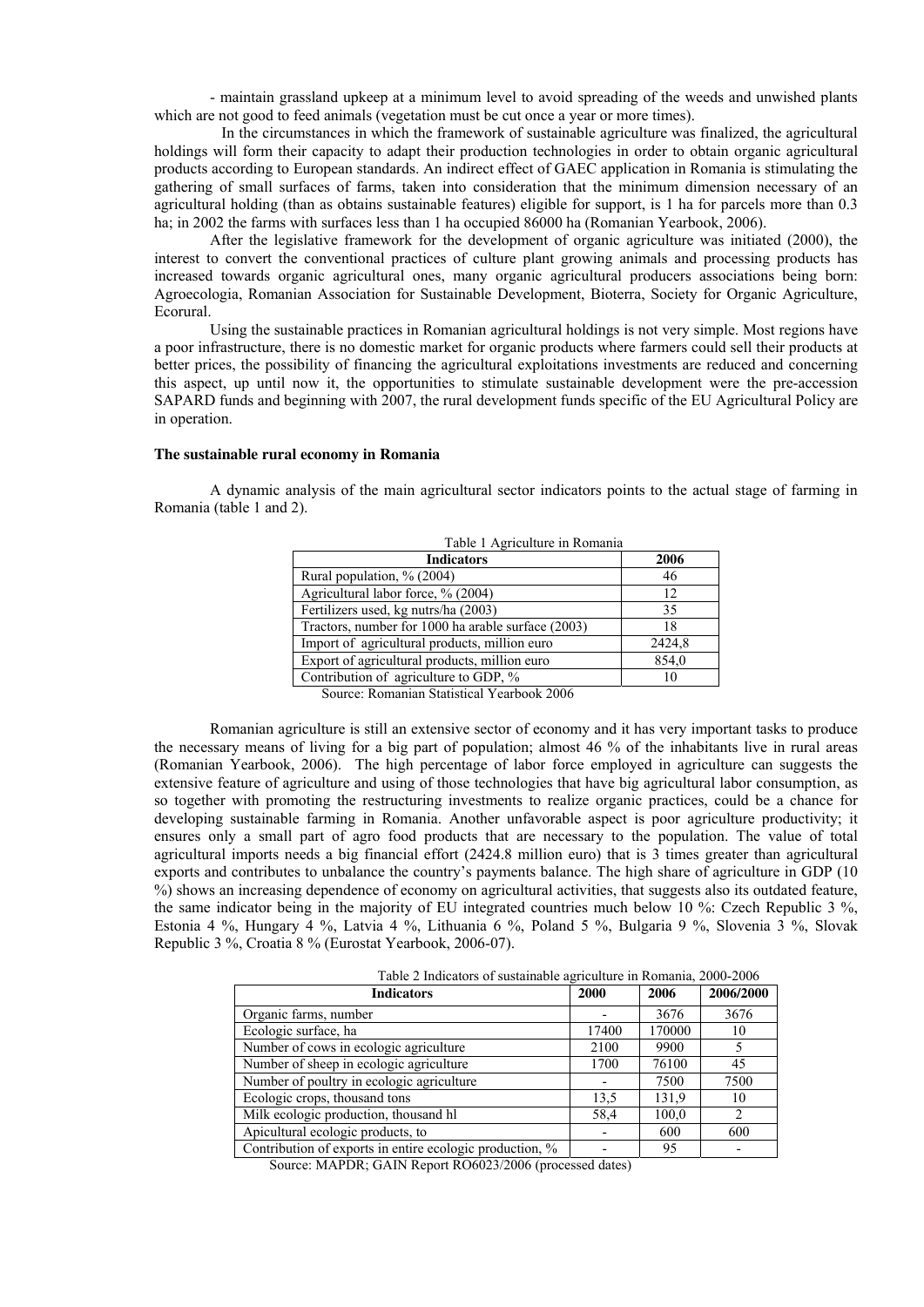In order to successfully implement organic agriculture in Romania, a very necessary phase is to stimulate the increase of ecological areas managed by agricultural producers. The legislative transformations that reinstated agricultural property resulted in numerous small agricultural holdings, which in proportion of 91.6 % from private arable soil have surfaces less than 5 ha and it represents only 54.5 % from the entire arable land (Crowder, Bull102). Compared to 35.1 ha which is the average dimension of ecological surfaces of EU-15 farmers, one could say that Romania is still at the beginning of organic agriculture.

The total surface cultivated in an ecological way is of 170000 ha and although it increased about 10 times since 2000, it represents only 1 percentage from the whole agricultural surface, while in EU-15 it counts for an average of 4 %. The largest area devoted to organic crops in 2004 was recorded in Italy (708000 hectares) and United Kingdom (635000 hectares). Other countries like Germany and Austria have extended agricultural areas under conversion (Rohner-Thielen, 2005, Eurostat Yearbook, 2006-07).

However, the efforts made by Romania in the last years to encourage sustainable agriculture development are highlighted by an accelerated dynamic of specific indicators. Nowadays, there are about 4000 farmers organized in a sustainable manner, situated mostly in Transylvania (Bioterra owns 67 % from total of organic farms and 6.8 % from total of ecological surfaces of Romania) whose interest in developing organic agriculture is the high percentage of their export production (95 %) and advantages of higher prices on foreign markets (GAIN Report, 2006). The small segment of population with higher incomes keeps the domestic organic market at a low level. We can notice the increase about 10 times of crop production obtained in organic system but specially, very accelerated dynamic of apicultural products which are most exclusively sold to exports.

#### **Actions for implementing the sustainable farming strategy**

 In Romania, the implementation of the sustainable agriculture concept has taken important steps and has focused especially, to develop the rural economy and rural area. It aims to contribute to increase life quality and environment preservation by practicing a suitable management of natural resources. In the future, in Romania as an EU member country, a lot of actions are necessary to implement sustainable development strategy of the rural economy which refers to the economic, social and ecological aspects:

- create the sustainability of agricultural producers promoting the investments strategies in farms or in region in which they are will led to develop the sustainable agricultural practices, sustainability of agro food production, realizing the food security, increased the quality of life and rural sustainable development (storage facilities, agricultural equipments, irrigation systems, roads etc.);

- develop agro food industry, identify various effects that it produces in from the agricultural producer to the end user (added value must increase, evaluation of agro-economic impact of processors);

- expand the certification actions for the quality of agricultural products in order to protect consumers and in the mean time, stimulate the conversion of the traditional agricultural practices into organic agriculture ones. Presently in Romania there are 12 certification agencies for organic products (GAIN Report, 2006);

- stimulate the sustainable rural development policies whose implementation produces many effects in sustainable farms;

- improve European cooperation using institutional network and programs which refer to agroeconomic or research activities;

- facilitate transfer of sustainable agricultural know-how and also, experience of this specific domain of some countries.

The decision of transforming the traditional agriculture towards the organic agriculture belongs of the farmers and it depends by the existence of the interest in exploring the alternatives to the current farming practices, also by the perspectives which organic agriculture has it (Lampkin et all, 1999). Implementing the EU new policy of rural economy in Romania now, stringently implies actions to some strategic directions.

 First, the problem which has to be solved is the need of increased competitiveness of the rural economy. The restructuring of agricultural sector, absolutely indispensable for implementing the sustainable development of rural space, implies a permanent preoccupation for improvement of the economic performances of agricultural holdings, in the same time with introducing the environment protection measures and the social development measures in the rural areas. For realizing these objectives cost reducing measures have to be stimulated, the size of farms increased, sale techniques oriented towards the market promoted, investments in material and human capital, use less polluting technologies. Obtaining quality and ecological products which have a certain market on the Western European market could be the best way for increasing competitiveness (Crowder, Bull 102).

The growth of life quality in the rural space and the stimulation of economic diversification of activities are also requirements for adapting the Romanian rural economy to the European agriculture model. The investments concern the development of extended rural economy through creating and improving infrastructure, renewing and developing villages, protect and preserve the rural patrimony. Realizing an attractive rural space in that sense, the local development strategies will have an important role -, could promote rural economy sustainable development.

Professional training of local labor force is very important, people like active production factor, could contribute to modify the conventional agricultural structures into ecological structures or diversify the activities in the rural areas.